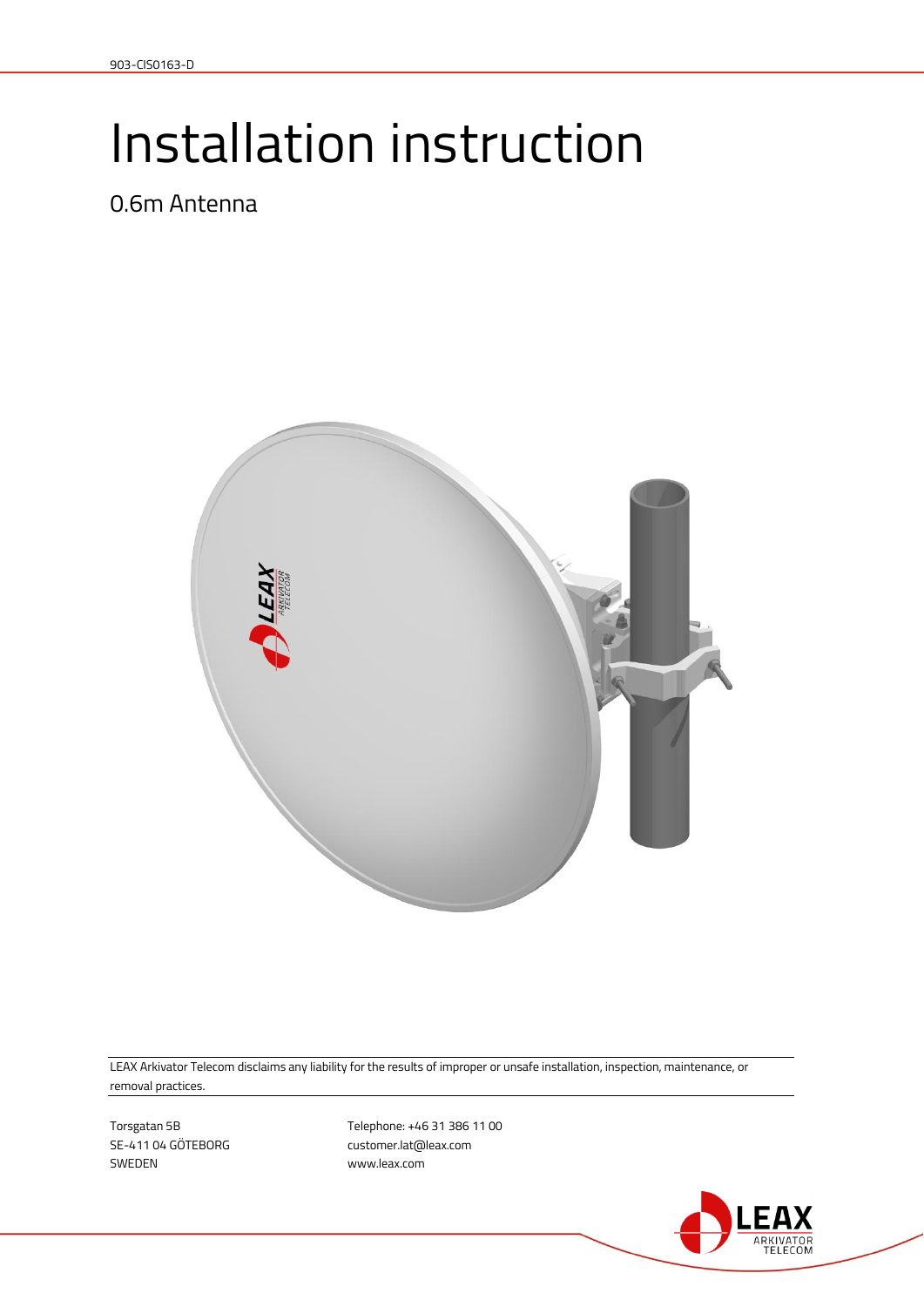## **Tools required**

- $\checkmark$  Allen key 3mm; for M4.
- $\checkmark$  Combination wrench (ring/open jaw) for Hex 13mm; for M8.
- Socket wrench and sockets for Hex 13mm; for M8.
- Tool for torque levels; 2.7Nm, 24Nm and 32Nm.

## **Unpacking**

Antennas equipped with a flat radome should be placed on a flat clean surface during assembly, such as on top of the packing material. When equipped with a spherical radome, it might help to stabilize the antenna during installation, by placing it on top of a suitable packaging insert/box.



## **Included parts**

| Item |   | <b>Description</b>         |
|------|---|----------------------------|
| A    |   | Antenna                    |
| в    |   | Antenna support (Box)      |
|      | 1 | Pipe attachment bracket    |
|      |   | Clamp bracket              |
|      |   | Pivot bracket              |
|      |   | M8 link screw (and M8 nut) |
|      | ξ | M8x100 screw               |
|      | 1 | M8x35 screw                |
|      | 3 | M8x25 screw                |
|      | 9 | Washer M8                  |
|      | 6 | M8 nut                     |

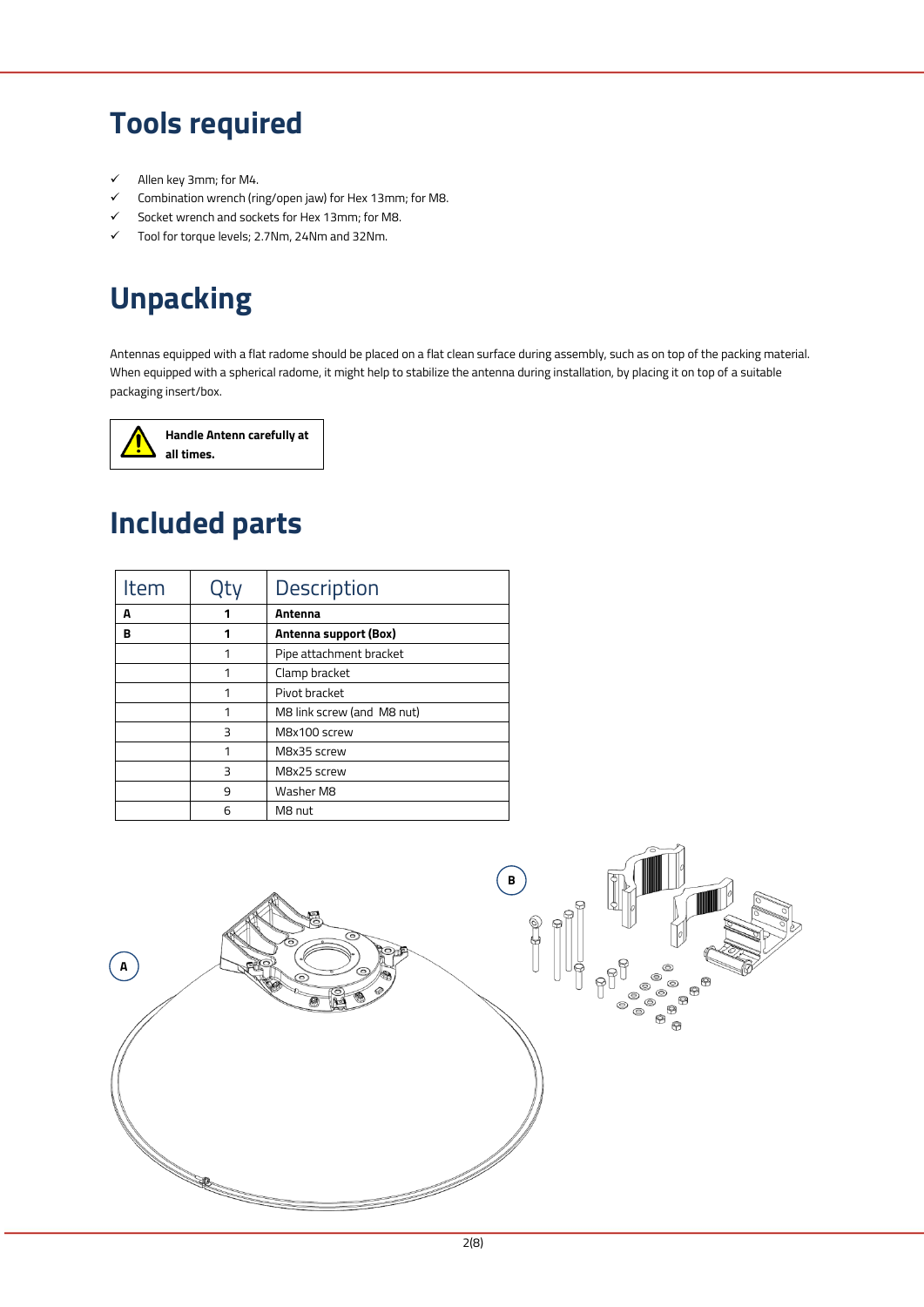## **Assembly**

#### Step 1 – Radome (only 26-42GHz)

For frequencies 7/8-23, 80GHz, skip Step 1 and go directly to Step 2. For frequencies 26-42GHz, start with Step 1a-1e.

- a) Detach Spherical radome ( **1** ) from Reflector ( **2** ) by unscrewing 1pc M4 screw and 1pc square Nut ( **3** ).
- b) Dismount Edge ring ( **4** ) and flip Spherical radome ( **1** ) 180°.



- c) Reattach Spherical radome ( **1** ) and Edge ring ( **4** ) to Reflector ( **2** ) using the same M4 screw and square Nut ( **3** ).
- d) Depending on, if a left or right side installation is required, align the opening of the Edge ring ( **5** ) to one of the two drain holes in the Reflector ( **6** ). The opening of the Edge ring ( **5** ) should be facing downward after installation has been completed. (See "Assembly: Step 2 - Left or Right side installation").
- e) Tighten screw to torque of  $2.7$ Nm  $\pm$  5%.



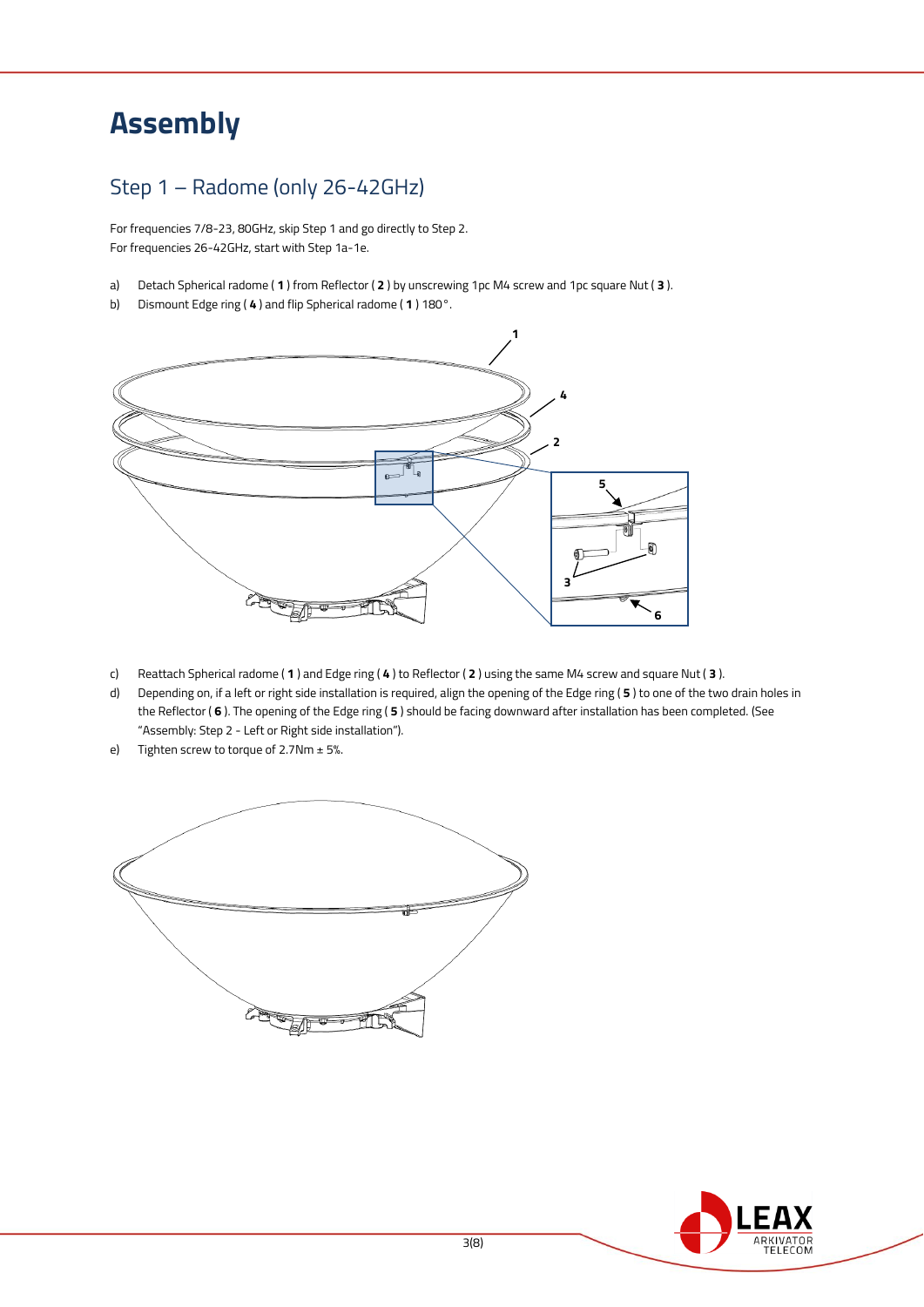### Step 2 – Left or Right side installation

Determine if a left or right side installation is required, before proceeding with the installation:

For a right side installation, see chapter: Step 3.1 – Antenna support (right side installation). For a left side installation, see chapter: Step 3.2 – Antenna support (left side installation).



*Right side installation Left side installation*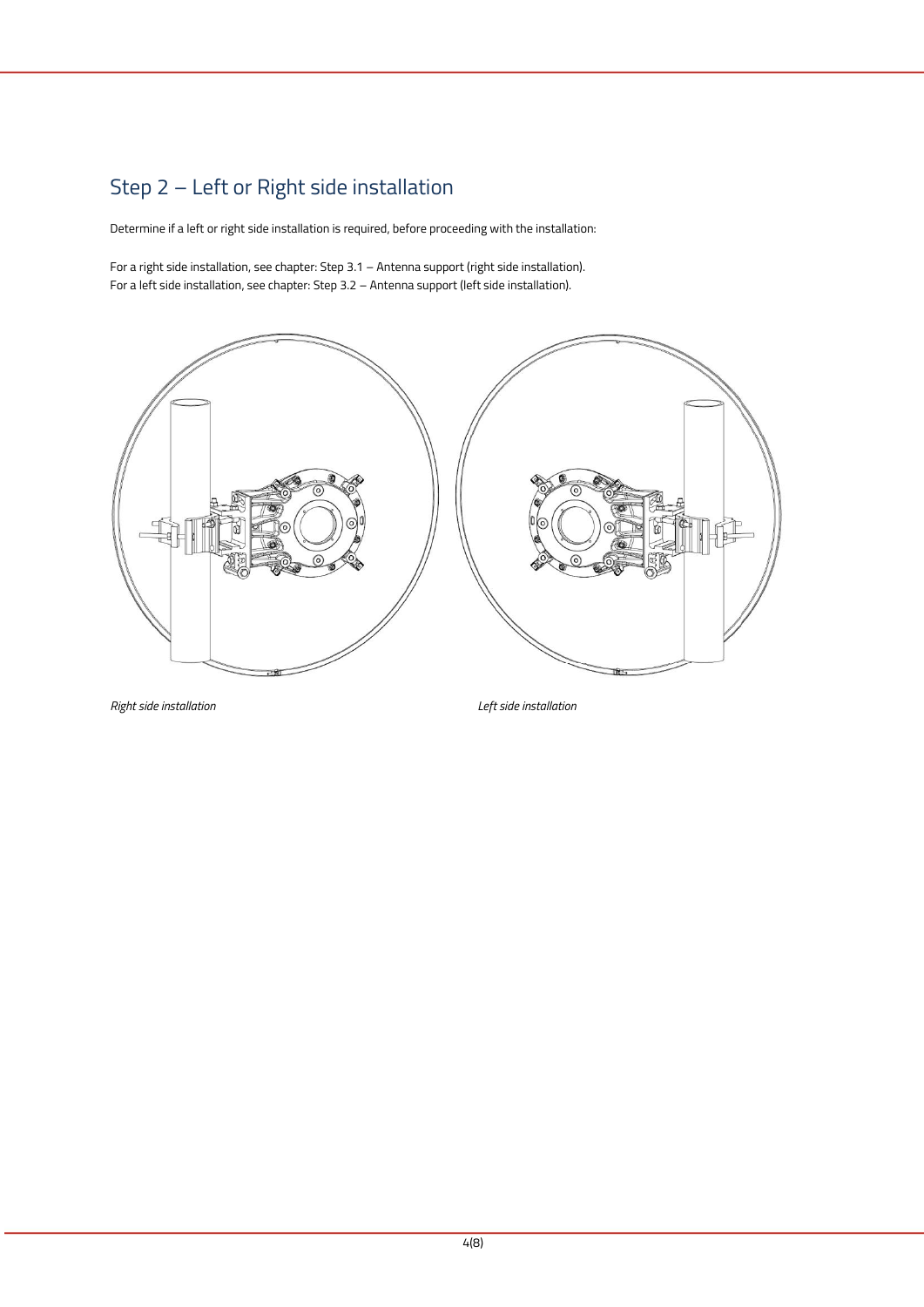#### Step 3.1 – Antenna support (right side installation).

- a) Mount Pivot bracket ( **6** ) to Antenna ( **7** ) using 1pc M8x35 screw / 1pc Washer M8 ( **8** ) and 2pcs M8x25 screw / 2pcs Washer M8 ( **9** ). Fit screws finger tight.
- b) Mount 1pc M8 link screw ( **10** ) to Pivot bracket ( **6** ) using 1pc M8x25 screw / 1pc Washer M8 ( **11** ). Fit screw loosely.
- c) Mount 2pcs M8x100 screw ( **12** ) to Pipe attachment bracket ( **13** ) using 2pc M8 nut ( **14** ). Tighten nuts finger tight.



d) Mount Pipe attachment bracket ( **13** ) to Pivot bracket ( **6** ) using 1pcs M8x100 screw ( **15** ) and 2pcs M8 nut / 3pcs Washer M8 ( **16** ). Fit screw and nuts loosely.



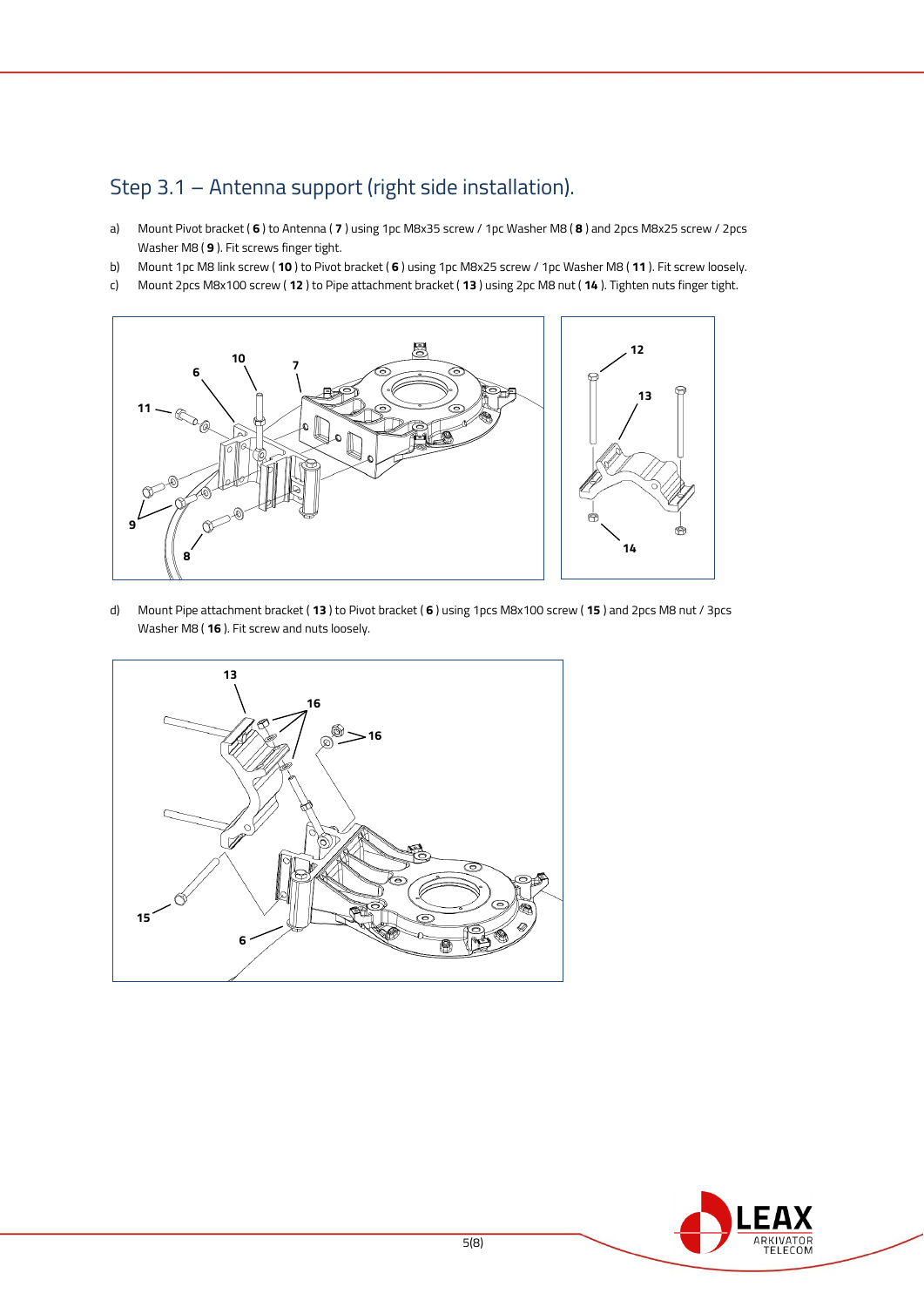#### Step 3.2 – Antenna support (left side installation).

- a) Mount Pivot bracket ( **6** ) to Antenna ( **7** ) using 1pc M8x35 screw / 1pc Washer M8 ( **8** ) and 2pcs M8x25 screw / 2pcs Washer M8 ( **9** ). Fit screws finger tight.
- b) Mount 1pc M8 link screw ( **10** ) to Pivot bracket ( **6** ) using 1pc M8x25 screw / 1pc Washer M8 ( **11** ). Fit screw loosely.
- c) Mount 2pcs M8x100 screw ( **12** ) to Pipe attachment bracket ( **13** ) using 2pc M8 nut ( **14** ). Tighten nuts finger tight.



d) Mount Pipe attachment bracket ( **13** ) to Pivot bracket ( **6** ) using 1pcs M8x100 screw ( **15** ) and 2pcs M8 nut / 3pcs Washer M8 ( **16** ). Fit screw and nuts loosely.



#### Step 4 – Radio unique Installation

For assembling of radio interface; follow radio unique Installation Instruction.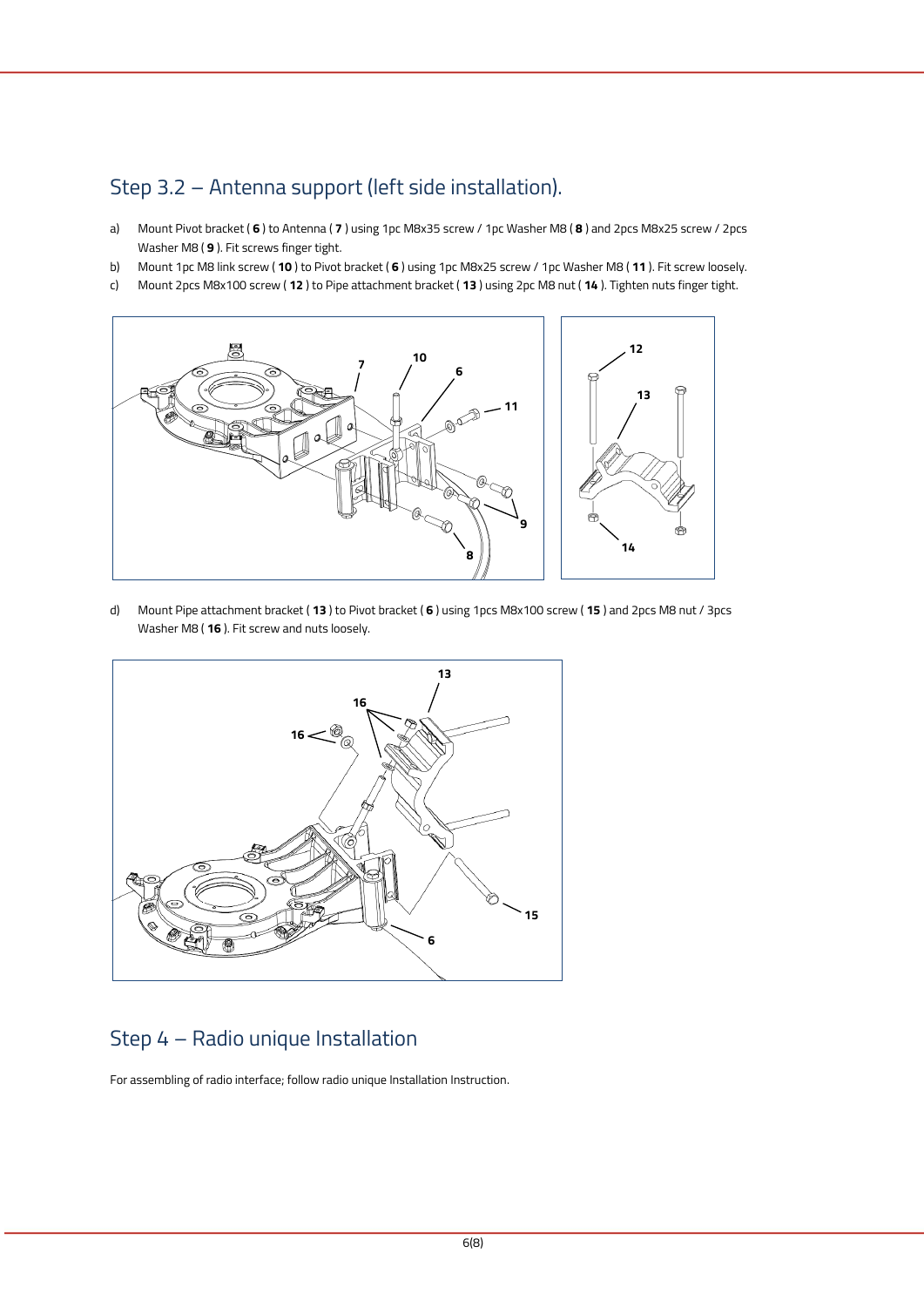## **Installation**

#### Tower pipe compatibility: Ø50- Ø120.

*(Following steps/pictures describe a right side installation, see "Assembly: Step 2 – Left or Right side installation").*

- a) Hoist and secure antenna to pipe using 1pc Clamp bracket ( **1** ) and 2pcs M8 nut / 2pcs Washer M8 ( **2** ). Flip the Clamp bracket depending on pipe diameter.
- b) Position the antenna so it will point along the radio link path and then tighten nuts to torque of 24Nm ± 5% if pipe is ø66-120mm or 32Nm  $\pm$  5% if pipe is ø50-66mm.



*Clamp orientation for pipes Ø50-66mm (Tightening torque 32Nm)*



*Clamp orientation for pipes Ø66-120mm (Tightening torque 24Nm)*